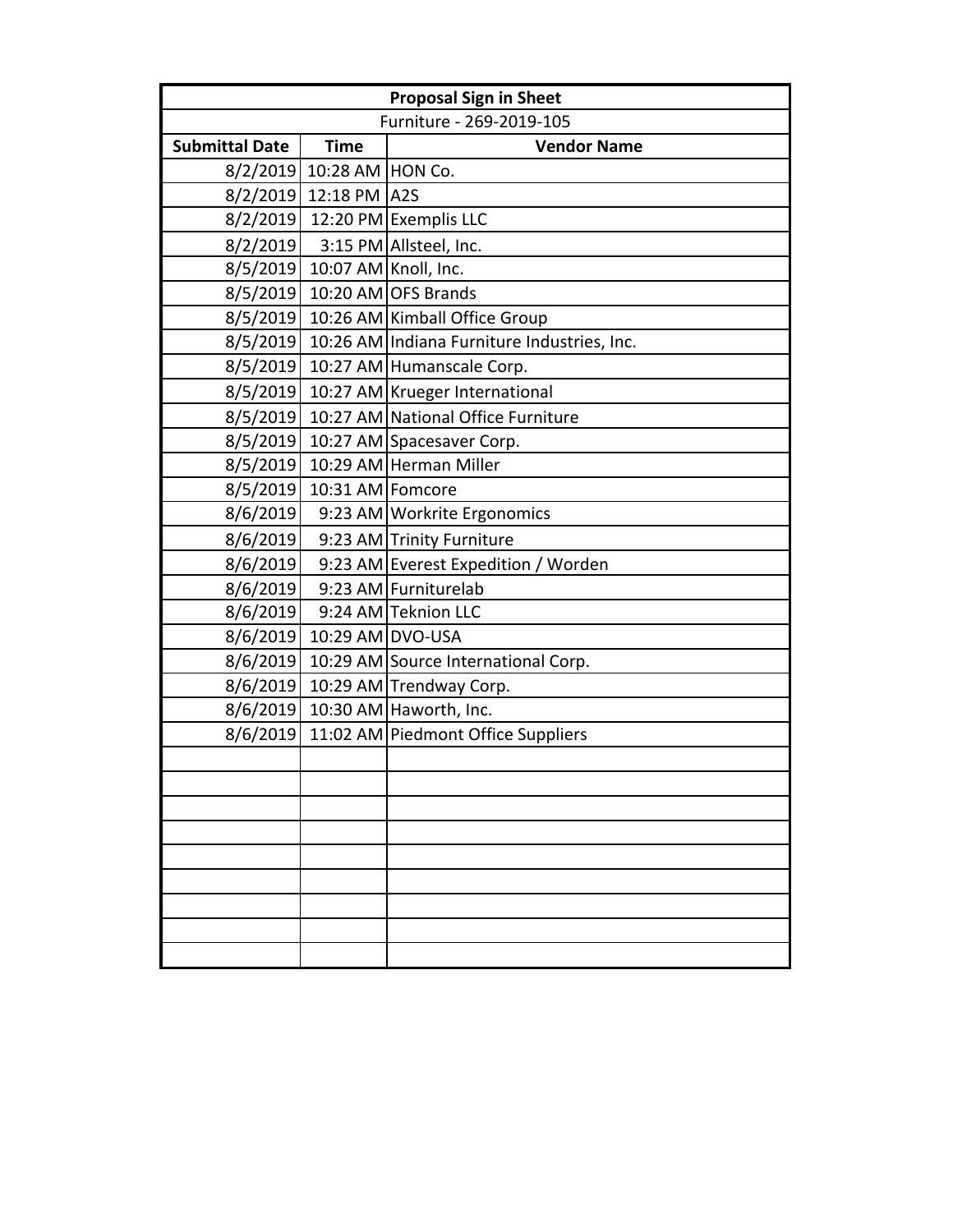# **RFP 269‐2019‐105 FURNITURE, INSTALLATION, AND RELATED SERVICES PROPOSALS RECEIVED**

|                | Vendor                                 |  |  |  |  |
|----------------|----------------------------------------|--|--|--|--|
| 1              | A <sub>2</sub> S                       |  |  |  |  |
| $\overline{2}$ | Allsteel, Inc.                         |  |  |  |  |
| 3              | Clear Design (received after deadline) |  |  |  |  |
| 4              | <b>DVO-USA</b>                         |  |  |  |  |
| 5              | <b>Everest Expedition / Worden</b>     |  |  |  |  |
| 6              | <b>Exemplis LLC</b>                    |  |  |  |  |
| 7              | Fomcore                                |  |  |  |  |
| 8              | Furniturelab                           |  |  |  |  |
| 9              | Haworth, Inc.                          |  |  |  |  |
| 10             | <b>Herman Miller</b>                   |  |  |  |  |
| 11             | HON Co.                                |  |  |  |  |
| 12             | Humanscale Corp.                       |  |  |  |  |
| 13             | Indiana Furniture Industries, Inc.     |  |  |  |  |
| 14             | <b>Kimball Office Group</b>            |  |  |  |  |
| 15             | Knoll, Inc.                            |  |  |  |  |
| 16             | Krueger International                  |  |  |  |  |
| 17             | Kwalu (received after deadline)        |  |  |  |  |
| 18             | <b>National Office Furniture</b>       |  |  |  |  |
| 19             | <b>OFS Brands</b>                      |  |  |  |  |
| 20             | <b>Piedmont Office Suppliers</b>       |  |  |  |  |
| 21             | Source International Corp.             |  |  |  |  |
| 22             | Spacesaver Corp.                       |  |  |  |  |
| 23             | <b>Teknion LLC</b>                     |  |  |  |  |
| 24             | Trendway Corp.                         |  |  |  |  |
| 25             | <b>Trinity Furniture</b>               |  |  |  |  |
| 26             | Workrite Ergonomics                    |  |  |  |  |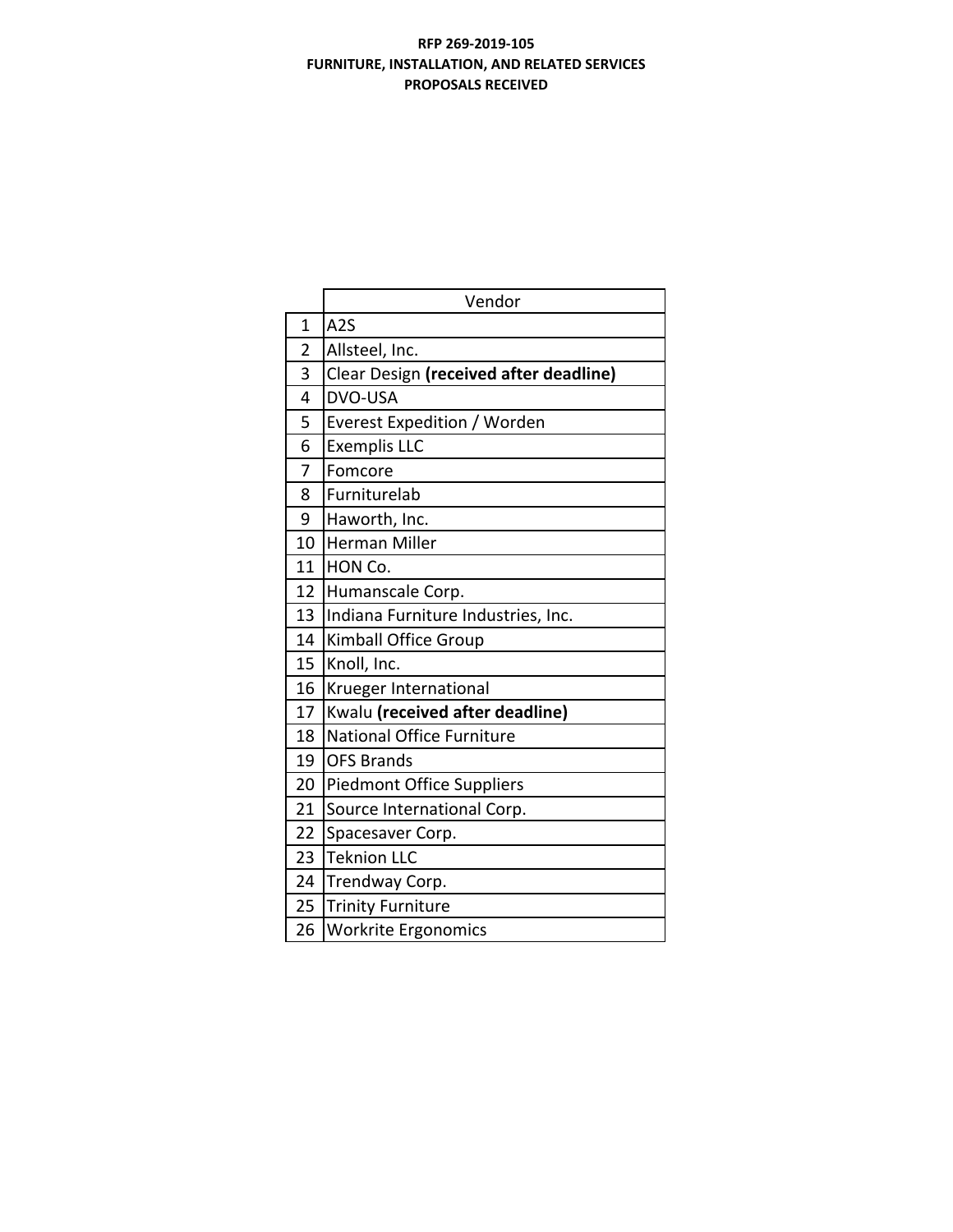### **REQUEST FOR PROPOSALS RFP # 269-2019-105 FURNITURE, INSTALLATION AND RELATED PRODUCTS AND SERVICES**

#### JUNE 19, 2019

Dear Sir or Madam:

The City of Charlotte, North Carolina (herein "City" or "Lead Public Agency") on behalf of itself and all states, local governments, school districts, and higher education institutions in the United States of America, and other government agencies and nonprofit organizations (herein "Participating Public Agencies") is now accepting Proposals for FURNITURE, INSTALLATION AND RELATED PRODUCTS AND SERVICES. The requirements for submitting a Proposal are stated in the attached Request for Proposals (the "RFP"). Please review them carefully.

A **Non-Mandatory** Pre-Proposal Conference for the purpose of reviewing the RFP and answering questions regarding the Services will be held on **JULY 9, 2019 at 10 a.m. EDT,** at the Charlotte-Mecklenburg Government Center (CMGC), 600 East Fourth Street, Charlotte, North Carolina 28202, Basement – CH14 Room or via teleconference at 704-336-5494. Please bring a copy of the RFP with you at that time. All interested Companies should return a completed Request For Proposals Acknowledgement Form (see Section 7, Form 1) by the date stated in the schedule in Section 3.1 of this RFP.

An electronic copy of the RFP in Microsoft Word and Sample Project Pricing Sheet in Excel format may be obtained by contacting Genetta N. Carothers at gcarothers@charlottenc.gov or at https://charlottenc.gov/DoingBusiness/Pages/ContractOpportunities.aspx.

All Proposals are due to City of Charlotte Finance Department, City Procurement, 9th Floor, CMGC 600 East Fourth Street, Charlotte, North Carolina 28202, no later than **JULY 30, 2019 at 2 p.m. EDT.**

Two (2) electronic copies of the Proposal on a flash drive in a searchable format such as MS Word or Adobe Acrobat and one (1) original Proposal signed in ink by a company official authorized to make a legal and binding offer, plus three (3) copies of your Proposal must be submitted in a sealed box or opaque envelope plainly marked with the Proposal number and service description as follows:

### **Request for Proposals Attention: Genetta N. Carothers [Name of Company Submitting Proposal] FURNITURE, INSTALLATION AND RELATED PRODUCTS AND SERVICES RFP # 269-2019-105**

RFP questions must be directed to Genetta N. Carothers, Finance Department – City Procurement, per the enclosed instructions in Section 2.3. The City is an equal opportunity purchaser.

Sincerely,

Kay Elmore Chief Procurement Officer

cc: Tomek Kruszec, OMNIA Partners RFP Project Team RFP file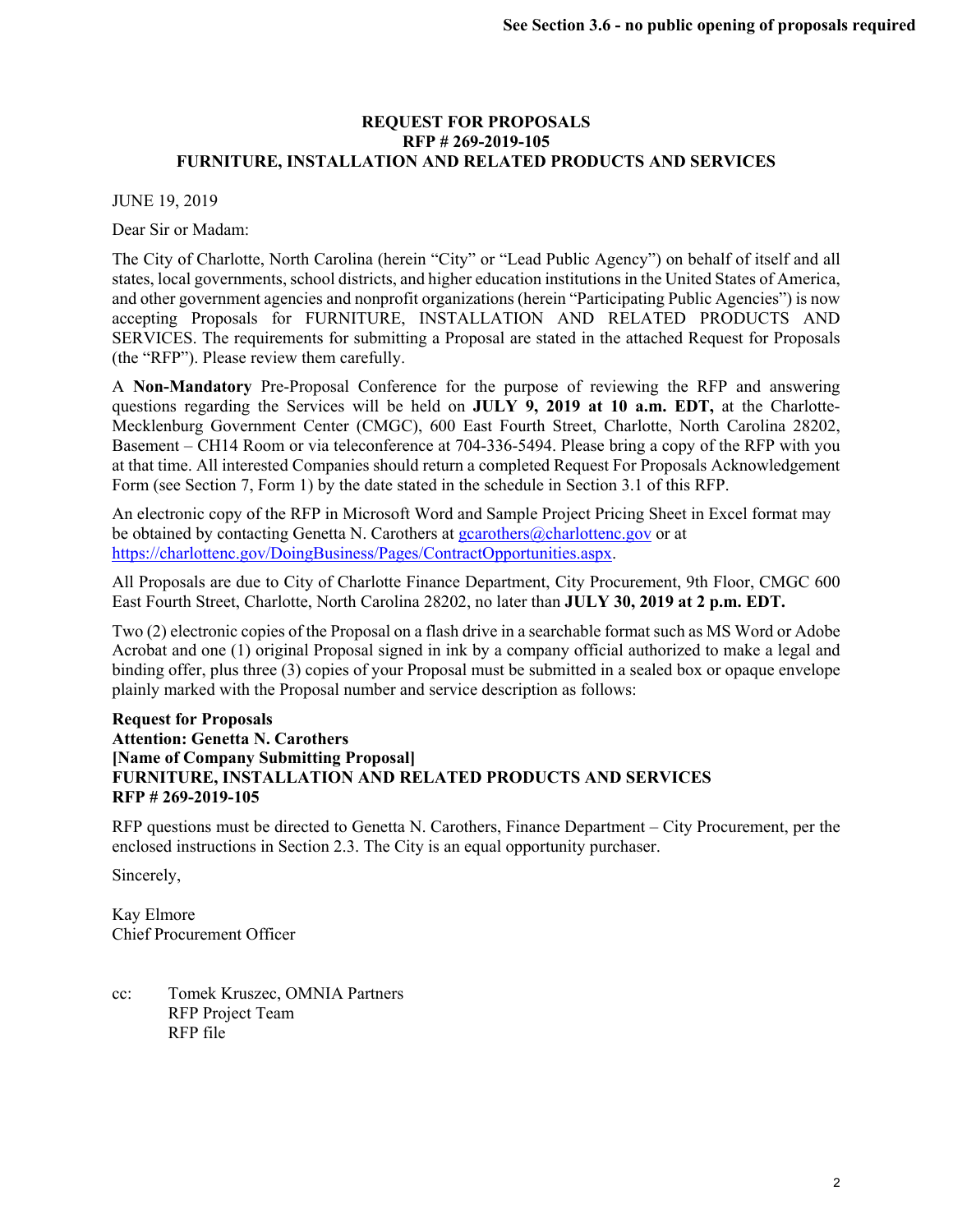# **Section 3 Procurement Process**

# **3. PROCUREMENT PROCESS.**

This Section 3 contains information about the procurement process for this Project.

### **3.1 Schedule and Process.**

The following chart shows the schedule of events for the conduct of this RFP. The key events and deadlines for this process are as follows, some of which are set forth in more detail in the Sections that follow:

| <b>DATE</b>                                    | EVENT                                                                                                                                                                                                                                                  |  |  |
|------------------------------------------------|--------------------------------------------------------------------------------------------------------------------------------------------------------------------------------------------------------------------------------------------------------|--|--|
| <b>JUNE 19, 2019</b>                           | <i>Issuance of RFP.</i> The City issues this RFP.                                                                                                                                                                                                      |  |  |
| <b>JUNE 27, 2019</b>                           | Request for Proposals Acknowledgement. Companies that intend to<br>submit a Proposal shall submit the RFP Acknowledgement Form on<br>this date to the email or fax number listed in Section 3.2.                                                       |  |  |
| <b>JUNE 27, 2019</b>                           | Submission of Written Questions Prior to Pre-Proposal Conference.<br>Companies are permitted to submit written questions for purposes<br>of clarifying this RFP. All submissions must be pursuant to the<br>instructions in Section 3.3 by 2 p.m. EDT. |  |  |
| <b>JULY 9, 2019</b>                            | Non-Mandatory Pre-Proposal Conference to be held at the location<br>indicated in Section 3.4 at 10 a.m. EDT.                                                                                                                                           |  |  |
| <b>JULY 12, 2019</b>                           | Submission of Written Questions After the Pre-Proposal<br>Conference. Questions are due by 5:00 p.m. EDT.                                                                                                                                              |  |  |
| <b>JULY 30, 2019</b>                           | Proposal Submission. Proposals are due by 2 p.m. EDT. at City<br>Procurement, CMGC 9 <sup>th</sup> Floor.                                                                                                                                              |  |  |
| JULY 30, 2019 -<br><b>SEPTEMBER 9,</b><br>2019 | <i>Evaluation</i> . The Evaluation Committee will assess each Proposal<br>and conduct evaluation activities with Companies.                                                                                                                            |  |  |
| <b>NOVEMBER 26,</b><br>2019                    | Contract Award by Council.                                                                                                                                                                                                                             |  |  |
| JANUARY 1,<br>2020                             | Services commence. Company begins providing the Products and<br>Services.                                                                                                                                                                              |  |  |

# **3.2 Intent to Propose.**

Please acknowledge receipt of this RFP via email or facsimile by **JUNE 27, 2019** using the Request for Proposals Acknowledgement Form located in Section 7, Form 1. Complete the form in its entirety advising the City of your firm's intention to submit or not submit a Proposal. Email or fax a copy of the completed and signed form to the email address or number below. The City strongly encourages Companies to submit this form prior to the Pre-Proposal conference but Companies shall not be precluded from submitting a Proposal if they fail to submit this form.

## **3.3 Interpretations and Addenda.**

There are two (2) ways to ask questions about this RFP: (1) submit a question in writing to the Procurement Officer at the e-mail address listed below; or (2) ask a question at the Pre-Proposal Conference. Other than these permitted methods, Companies should refrain from contacting City staff prior to the Proposal deadline. **The City is not bound by any statements, representations or clarifications regarding this RFP other than those provided in writing by the Procurement Officer.**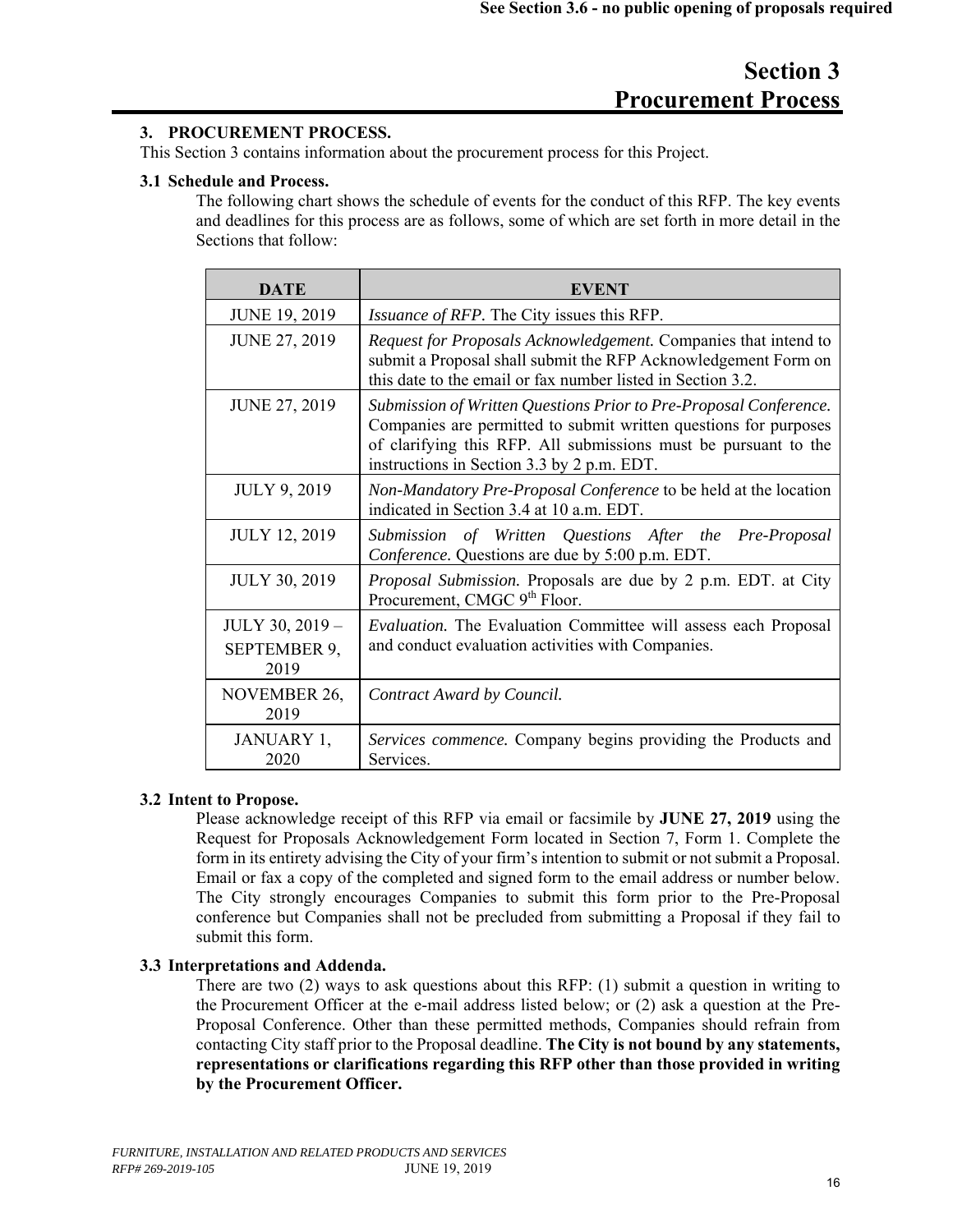# **Section 3 Procurement Process**

Genetta N. Carothers City of Charlotte City Procurement  $600$  East  $4<sup>th</sup>$  Street, CMGC  $9<sup>th</sup>$  Floor Charlotte, NC 28202 RFP # 269-2019-105 Fax: 704-632-8257 E-mail: gcarothers@charlottenc.gov

When submitting questions, please reference the RFP page and topic number. In order for questions to be addressed at the Pre-Proposal Conference, they must be submitted by **2 p.m. EDT, on JUNE 27, 2019**.

After the Pre-Proposal Conference, questions must be submitted in writing by the deadline stated in Section 3.1. In the case of questions not submitted by the deadline, the Procurement Officer will, based on the availability of time to research and communicate an answer, decide whether an answer can be given before the Proposal deadline. When responding to Company questions or issuing addenda to the RFP, the City will post the answer or information to the Internet at http://www.ips.state.nc.us and the City's Contract Opportunities Site, referencing solicitation #269-2019-105. Companies are required to acknowledge their receipt of each addenda by including in the Proposal a completed Addenda Receipt Confirmation Form (Section 7, Form 2).

### **3.4 Pre-Proposal Conference.**

A Non-Mandatory Pre-Proposal Conference will be conducted on **JULY 9, 2019 at 10 a.m. EDT.** The meeting will be held at the Charlotte-Mecklenburg Government Center (CMGC), 600 East Fourth Street, Charlotte, North Carolina 28202, Basement – CH14 Room or via teleconference by calling 704-336-5494.

While attendance at the Pre-Proposal Conference is not mandatory, all interested Companies are encouraged to attend. If special accommodations are required for attendance, please notify Genetta N. Carothers in advance of the conference date and time identifying the special accommodations required.

### **3.5 Submission of Proposals.**

Proposals must be in the format specified in Section 5 of this RFP. Two (2) electronic copies on a flash drive in a searchable format such as MS Word or Adobe Acrobat and one (1) original Proposal signed in ink by a company official authorized to make a legal and binding offer, plus three (3) copies shall be submitted to the address listed in Section 3.3 above by **JULY 30, 2019 on or before but no later than 2 p.m. EDT.** The original Proposal and each of the copies shall be complete and unabridged, and shall not refer to any other copy of the signed and sealed original for any references, clarifications, or additional information.

When received, all Proposals and supporting materials, as well as correspondence relating to this RFP, shall become the property of the City. **Proposals sent by fax or email will not be accepted.** 

**Due to security requirements at the Charlotte-Mecklenburg Government Center (CMGC), sealed box(es), including any portions marked as Confidential/Trade Secret, may be searched and thoroughly inspected prior to admittance. Please allow time for this search to take place and to re-seal the box if delivering your Proposal in person to the CMGC.**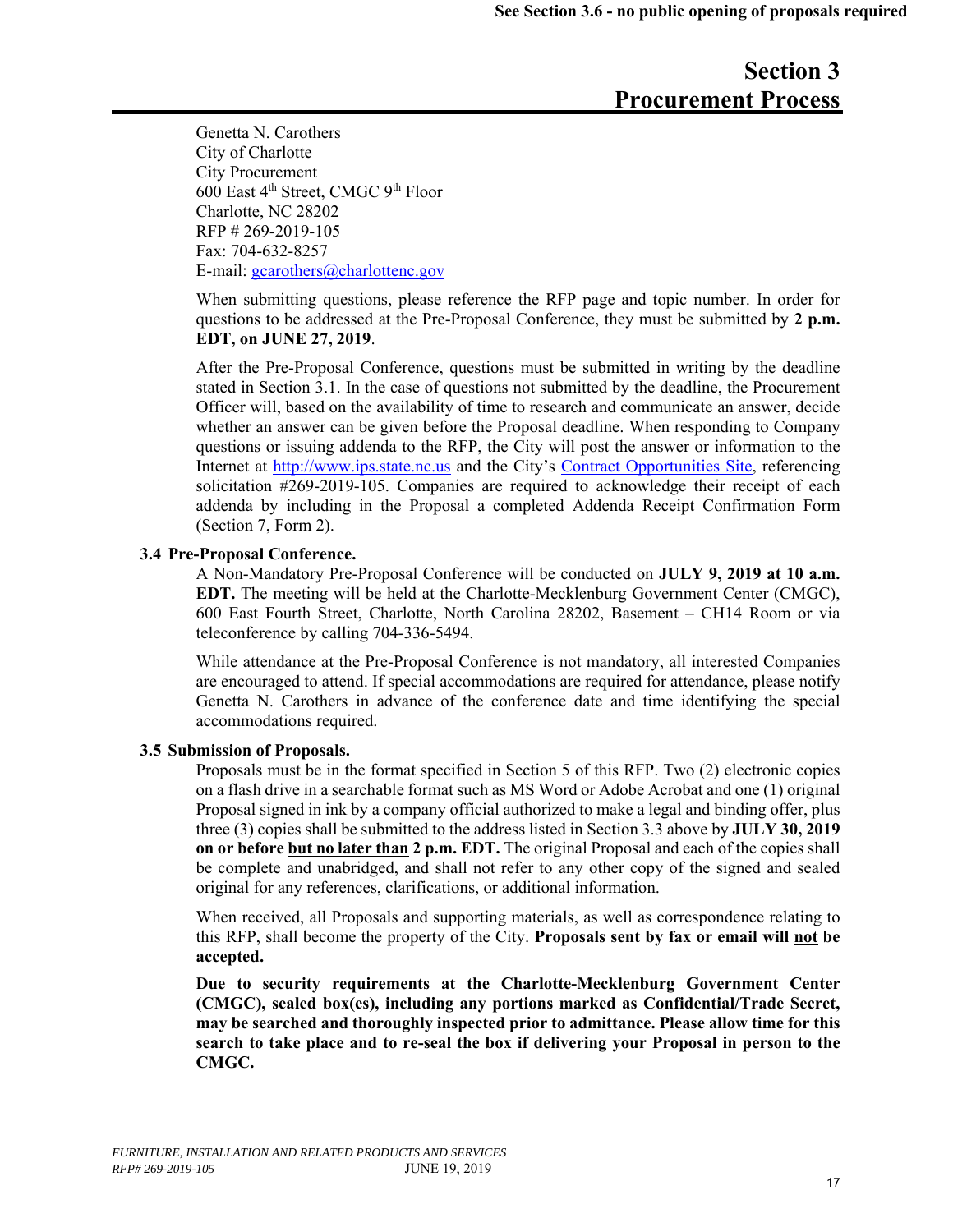# **Section 3 Procurement Process**

Do not arrive at City Procurement on the Proposal due date for the purposes of reviewing your competitors' Proposals. The Proposals will not be read aloud or made available to inspect or copy until any trade secret issues have been resolved. All Proposals will be time-stamped upon receipt and held in a secure place until opening.

### **3.6 Correction of Errors.**

The person signing the Proposal must initial erasures or other corrections in the Proposal. The Company further agrees that in the event of any obvious errors, the City reserves the right to waive such errors in its sole discretion. The City, however, has no obligation under any circumstances to waive such errors.

### **3.7 Evaluation.**

As part of the evaluation process, the Evaluation Committee may engage in discussions with one or more Companies. Discussions might be held with individual Companies to determine in greater detail the Company's qualifications, to explore with the Company the scope and nature of the required contractual Services, to learn the Company's proposed method of performance and the relative utility of alternative methods, and to facilitate arriving at a Contract that will be satisfactory to the City.

The City may in its discretion require one or more Companies to make presentations to the Evaluation Committee or appear before the City and/or its representatives for an interview. During such interview, the Company may be required to orally and otherwise present its Proposal and to respond in detail to any questions posed. Additional meetings may be held to clarify issues or to address comments, as the City deems appropriate. Companies will be notified in advance of the time and format of such meetings.

Since the City may choose to award a Contract without engaging in discussions or negotiations, the Proposals submitted shall state the Company's best offer for performing the Services described in this RFP.

### **3.8 Contract Award by Council.**

As soon as practical after opening the Proposals, the name of the apparent successful Company will be submitted to the Council for final approval of award and the Procurement Officer will provide Contract documents to the Company. In the event the Council approval is not received within one hundred eighty (180) calendar days after opening of the Proposals, the Company may request that it be released from the Proposal.

### **3.9 Vendor Inclusion.**

The City's vendor management philosophy supports a fair, open, and inclusive process that offers the same access and information to all Companies. Although Companies are not required to be registered in the City's vendor registration system prior to submitting a Proposal, in order to execute a contract with the City and receive payment from the City, all Companies must register with the City's vendor registration system.

Your registration provides the City with baseline information for your company including location, contact and demographic information, as well as your areas of expertise with specific commodity and/or service descriptions. You will also have the opportunity to complete any applicable certifications if your company desires to establish itself as an SBE, MBE, or WBE. The link below will provide you with the opportunity to complete your registration on-line with the City.

http://charlottenc.gov/vendors